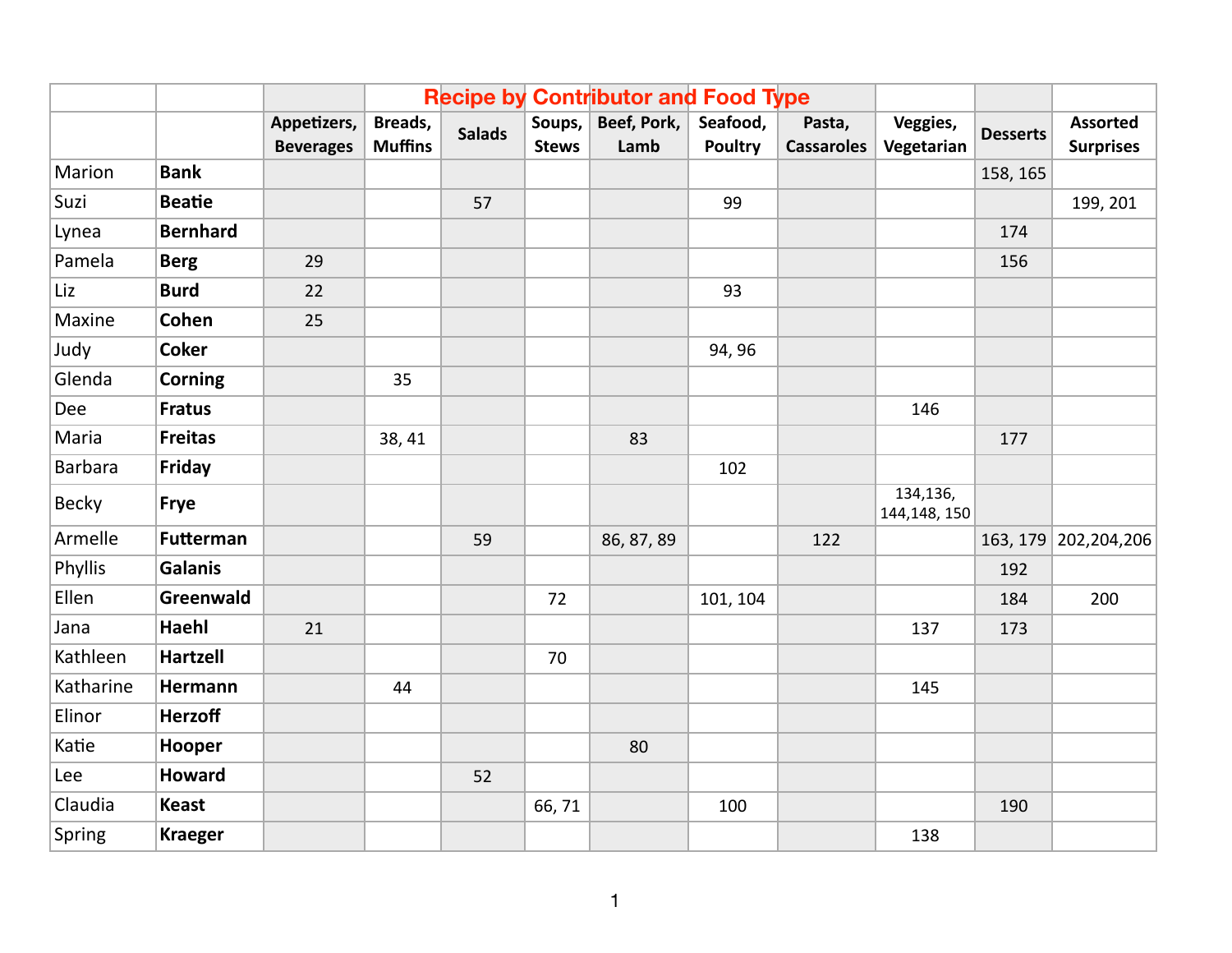|              |                   | Appetizers,<br><b>Beverages</b> | Breads,<br><b>Muffins</b> | <b>Salads</b> | Soups,<br><b>Stews</b> | Beef, Pork,<br>Lamb | Seafood,<br><b>Poultry</b> | Pasta,<br><b>Cassaroles</b> | Veggies,<br>Vegetarian | <b>Desserts</b> | <b>Assorted</b><br><b>Surprises</b> |
|--------------|-------------------|---------------------------------|---------------------------|---------------|------------------------|---------------------|----------------------------|-----------------------------|------------------------|-----------------|-------------------------------------|
| Jette        | <b>Kristensen</b> |                                 |                           |               |                        | 81                  |                            |                             |                        | 174             |                                     |
| Helen        | <b>Lambert</b>    |                                 |                           |               |                        |                     |                            | 123                         |                        |                 |                                     |
| Karen        | Larson            |                                 |                           |               | 67                     |                     |                            |                             |                        |                 |                                     |
| Stella       | Lee               |                                 |                           |               | 65                     |                     |                            | 118, 125                    |                        | 171, 187        | 203                                 |
| Cheryl       | Longinotti        |                                 | 36, 42                    |               |                        |                     |                            |                             | 131                    | 188             |                                     |
| Janis        | Luft              | 27, 28                          |                           |               | 74                     |                     |                            |                             |                        | 194             |                                     |
| Diane        | Lukas             |                                 |                           |               |                        |                     | 105                        |                             |                        |                 |                                     |
| Agneta       | Lyle              |                                 |                           |               |                        |                     |                            |                             |                        | 186             |                                     |
| Marie        | <b>McDevitt</b>   |                                 | 37                        |               | 75                     |                     |                            |                             |                        |                 |                                     |
| Jane         | <b>McEwen</b>     |                                 |                           | 51            |                        |                     |                            |                             |                        | 172             |                                     |
| Laura        | <b>Merlo</b>      |                                 |                           | 61            |                        |                     |                            |                             |                        | 180             |                                     |
| Anne         | <b>Miller</b>     |                                 |                           |               |                        |                     |                            |                             | 142                    |                 |                                     |
| Rachel       | <b>Miller</b>     |                                 | 34                        |               | 71                     |                     |                            |                             |                        |                 |                                     |
| Sylvia       | <b>Mills</b>      | 23, 24                          |                           |               |                        |                     |                            |                             |                        |                 | 207                                 |
| Robin        | <b>Moller</b>     | 18                              |                           | 53            |                        |                     | 97                         |                             |                        |                 |                                     |
| Diana        | <b>Mousley</b>    |                                 |                           |               |                        |                     | 108                        | 117, 124                    |                        |                 |                                     |
| Vicki        | <b>Newton</b>     |                                 |                           |               | 68                     | 84                  |                            |                             |                        |                 |                                     |
| Alicia       | Pereira           |                                 |                           |               |                        |                     |                            | 126                         |                        |                 |                                     |
| Fran         | Prewitt           |                                 |                           |               |                        |                     | 107                        |                             |                        |                 |                                     |
| Jane         | <b>Purkey</b>     |                                 |                           |               |                        |                     |                            |                             |                        | 185             |                                     |
| Joyce        | Quinn             |                                 | 39                        |               |                        | 79                  |                            |                             |                        |                 |                                     |
| <b>Becky</b> | <b>Reed</b>       |                                 |                           |               |                        |                     |                            |                             | 133                    |                 |                                     |
| Laura        | <b>Richards</b>   |                                 |                           |               |                        |                     |                            |                             | 140                    |                 |                                     |